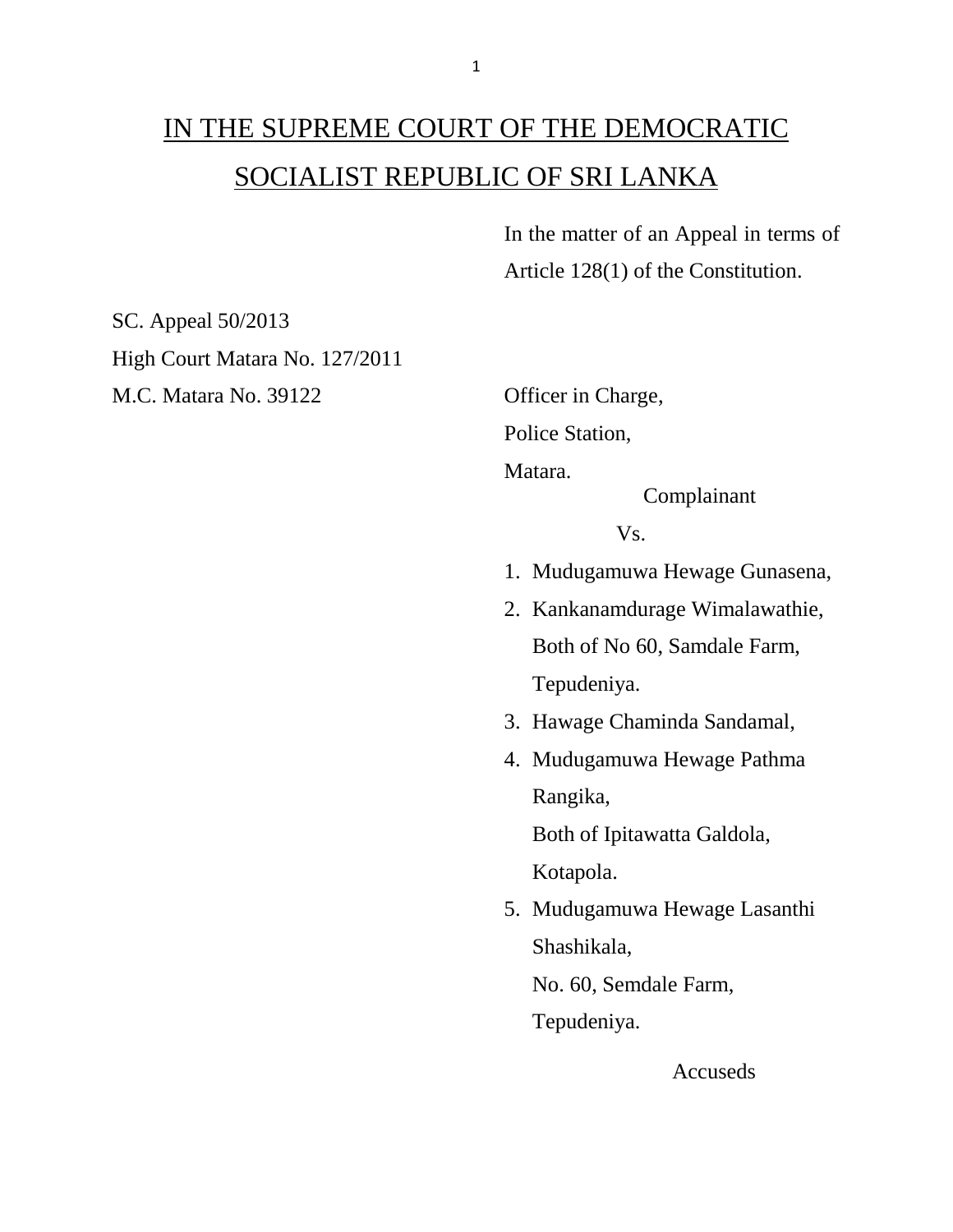AND BETWEEN Mudugamuwa Hewage Gunasena, Both of No 60, Samdale Farm, Tepudeniya.

1<sup>st</sup> Accused Appellant

Vs.

Officer in Charge

Police Station,

Akuressa.

Complainant Respondent

Hon. Attorney General,

Attorney General's Department,

Colombo 12.

Respondent

2. Kankanamdurage Wimalawathie, No 60, Samdale Farm, Tepudeniya.

3. Hawage Chaminda Sandamal,

4. Mudugamuwa Hewage Pathma Rangika, Both of Ipitawatta Galdola,

Kotapola.

5. Mudugamuwa Hewage Lasanthi Shashikala,

No. 60, Semdale Farm,

Tepudeniya.

Accused Respondents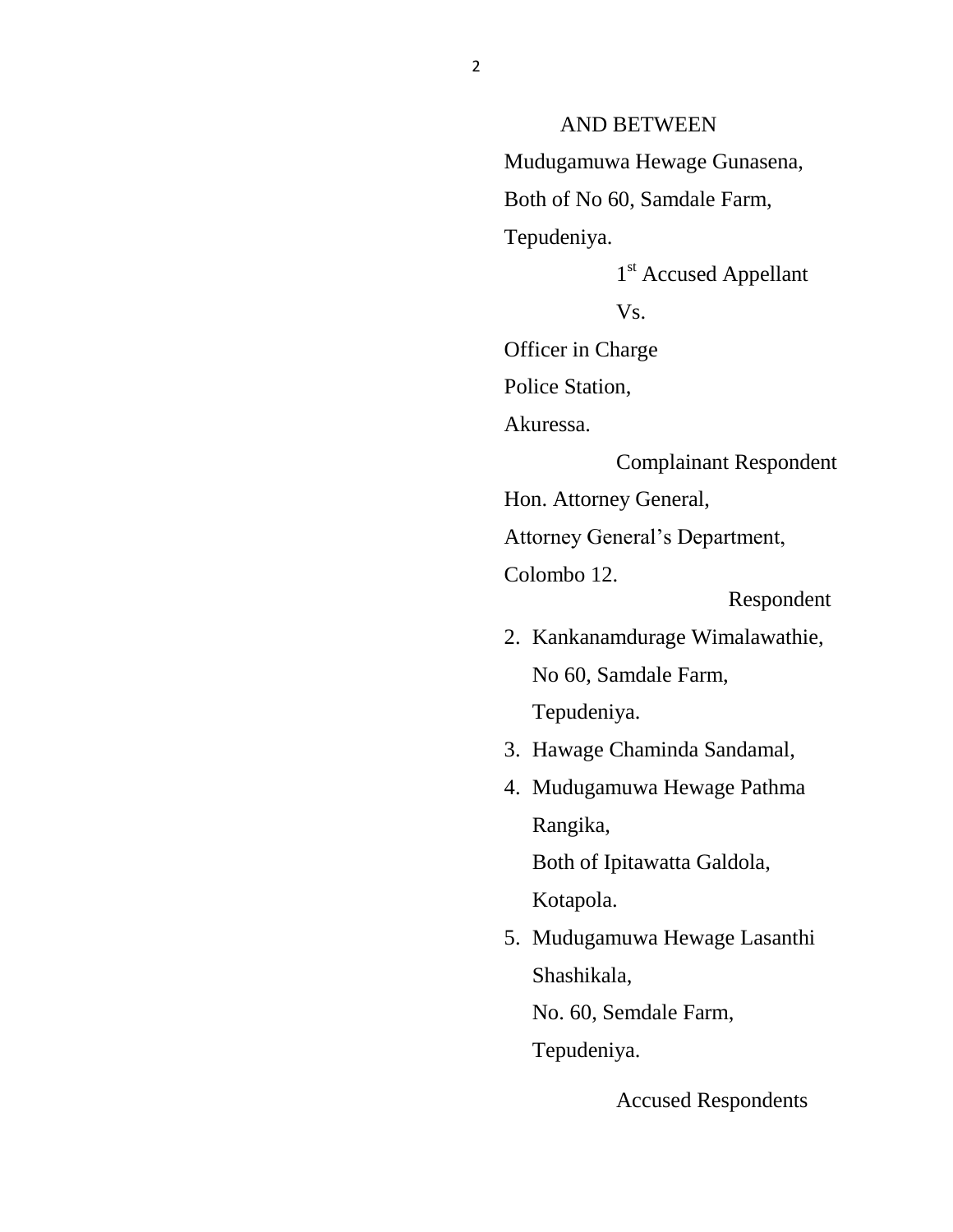## AND NOW BETWEEN

Mudugamuwa Hewage Gunasena,

Both of No 60, Samdale Farm,

Tepudeniya.

## 1<sup>st</sup> Accused Appellant-Appellant

Vs.

Officer in Charge

Police Station,

Akuressa.

Complainant Respondent-Respondent

Hon. Attorney General,

Attorney General's Department,

Colombo 12.

Respondent-Respondent

- 2. Kankanamdurage Wimalawathie, No 60, Samdale Farm, Tepudeniya.
- 3. Hawage Chaminda Sandamal,
- 4. Mudugamuwa Hewage Pathma Rangika, Both of Ipitawatta Galdola,

Kotapola.

5. Mudugamuwa Hewage Lasanthi Shashikala,

No. 60, Semdale Farm,

Tepudeniya.

Accused Respondent-Respondents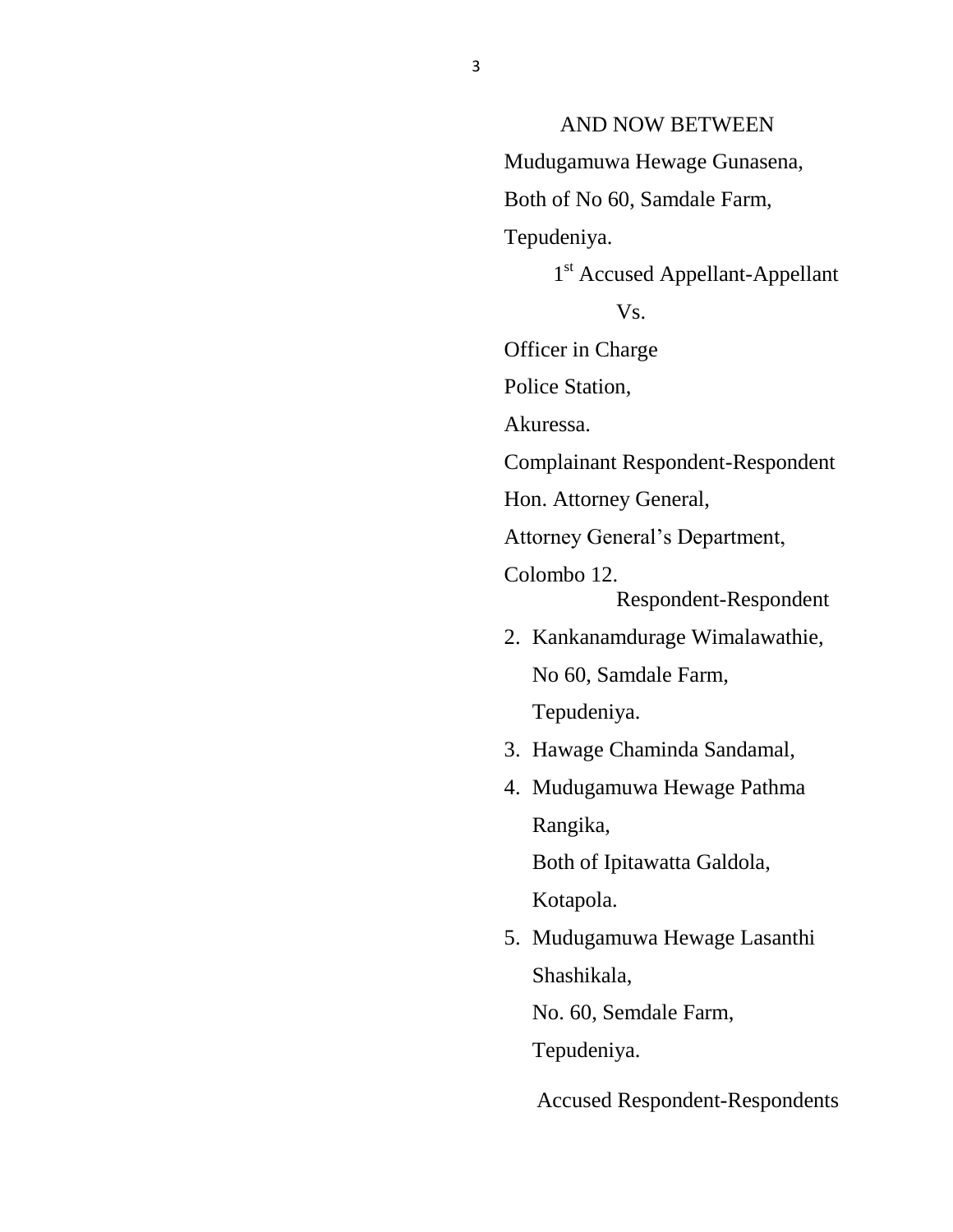| <b>BEFORE</b>                 |  | PRIYASATH DEP, PC, J. (as he was then)                          |
|-------------------------------|--|-----------------------------------------------------------------|
|                               |  | UPALY ABEYRATHNE, J.                                            |
|                               |  | ANIL GOONERATNE, J.                                             |
|                               |  |                                                                 |
| <b>)UNSEL</b>                 |  | L. Amarasinghe with Sriyani Manamperi for                       |
|                               |  | the 1 <sup>st</sup> Accused Appellant-Appellant                 |
|                               |  | Madhawa Tennakoon SSC for the                                   |
|                               |  | Respondent-Respondent                                           |
| <b>WRITTEN SUBMISSION ON:</b> |  | 13.07.2015 (the 1 <sup>st</sup> Accused Appellant<br>Appellant) |
| <b>ARGUED ON</b>              |  | 06.12.2016                                                      |
| <b>DECIDED ON</b>             |  | 01.08.2017                                                      |

## UPALY ABEYRATHNE, J.

The 1<sup>st</sup> Accused Appellant-Appellant (hereinafter referred to as the Appellant) preferred an appeal to the Provincial High Court of Matara against the conviction dated 27.07.2007 and sentence imposed upon the Accused by the learned Magistrate of Matara dated 07.09.2011. The High Court, by judgement dated 15.11.2012, has dismissed the said appeal and affirmed the conviction and the sentence. This appeal lies from the said judgment of the High Court.

According to the minute dated 27.05.2013 this court has directed the Appellant to file a proper petition of appeal together with all documents on or before 05.08.2013. But the Appellant has not complied with the said order of this court.

4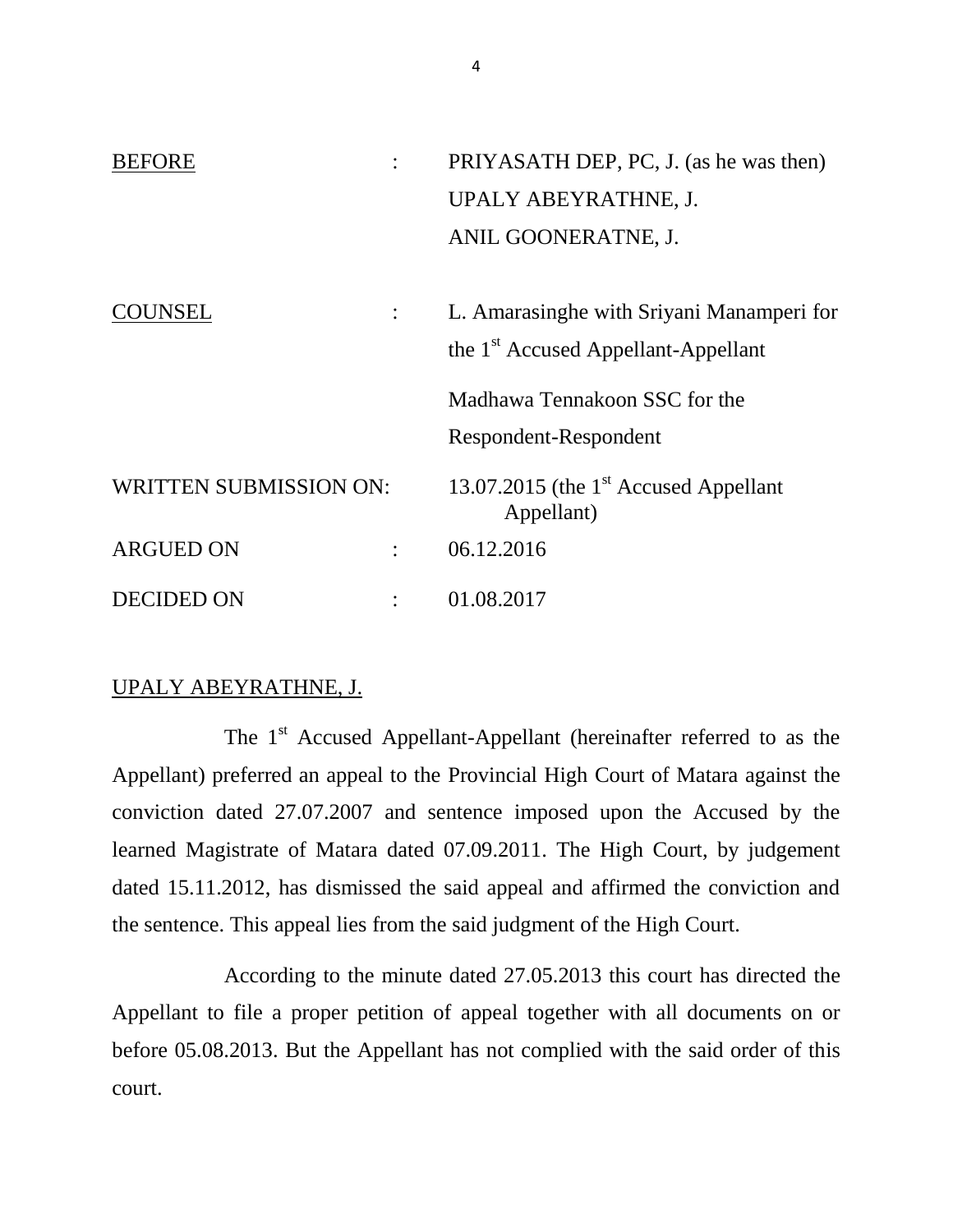It is significant to note that, in the said petition of appeal to this court, the Appellant has not sought special leave to appeal from the said impugned judgment of the learned High Court judge in terms of Section 9 of the High Court of the Provinces (Special Provisions) Act No 19 of 1990. Furthermore, it is important to note that this court has not granted special leave to appeal.

At the hearing, the learned counsel for the Appellant submitted that leave to appeal to this court had been granted by the High Court. But the relevant proceedings of the High Court manifests that the said submission of the learned counsel for the Appellant is erroneous. The High Court proceedings dated 22.11.2012, indicates that the Appellant had tendered a petition of appeal and affidavit to the said High Court. Thereafter the said petition of appeal had been filed of record and the case record had been submitted to the learned High Court Judge by the office, seeking a suitable order. The learned High Court Judge had ordered to forward the case record to this court with the said petition of appeal and an affidavit filed by the Appellant dated 15.11.2012 and 16.11.2012 respectively, having a sub file kept at the High Court office. Said proceedings of the High Court manifests that the learned High Court Judge too, had not dealt with the matter of granting leave to appeal to the Supreme Court.

This appeal has been preferred against the said convictions and sentences imposed upon the Appellant and the  $2<sup>nd</sup>$  to  $5<sup>th</sup>$  Accused Respondent Respondents (hereinafter referred to as the  $2<sup>nd</sup>$  to  $5<sup>th</sup>$  Respondents) by the learned Magistrate of Matara. The Appellant and the  $2<sup>nd</sup>$  to  $5<sup>th</sup>$  Respondents in this case were convicted of committing unlawful assembly and causing simple hurt on two women named Hokandara Wannage Sirima Kanthi and Pathiranage Renuka Kumari, offences punishable under Section 140 and Section 314 to be read with Section 146 of the Penal Code and each of them was sentenced to a term of 03

5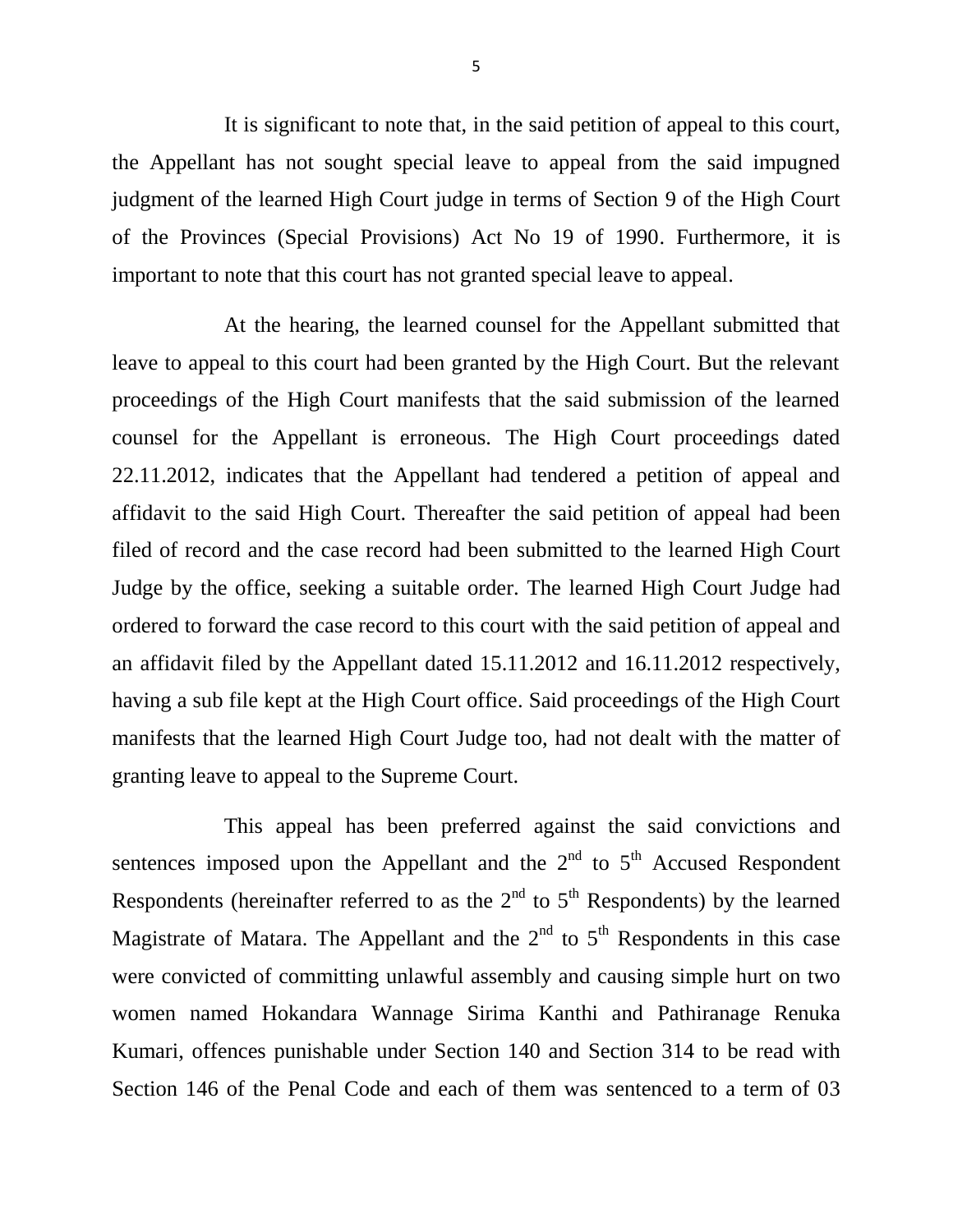months rigorous imprisonment suspended for 05 years and to pay a fine of Rs. 1500/- carrying a default term of 02 months simple imprisonment.

In convicting the Appellant and the  $2<sup>nd</sup>$  to  $5<sup>th</sup>$  Respondents, the learned Magistrate has analysed the evidence of prosecution witnesses number 01 to 05. Said witnesses No 1, 2 and 3 were the injured persons at the incident which on 29.05.2005. Medico-Legal Reports of the said injured persons had been produced marked P1 to P 3. The learned Magistrate had reached the conclusion that said Medico Legal Reports has corroborated the injuries received by the witnesses No 1 and 2. According to P 1 said Sirima Kanthi had received 03 injuries and W.P. Renuka had received one injury. The Appellant and the  $5<sup>th</sup>$  Respondent had given evidence. The  $2<sup>nd</sup> 3<sup>rd</sup>$  and  $4<sup>th</sup>$  Respondents had remained silent on the dock.

The learned counsel for the Appellants submitted that the complainant has abused the judicial process to charge the Appellant and the  $2<sup>nd</sup>$  to  $5<sup>th</sup>$ Respondents for an offence punishable under Section 140 to be read with section 146 of the Penal Code. According to the evidence of the prosecution the Appellant and the  $2<sup>nd</sup>$  to  $5<sup>th</sup>$  Respondents were present at the time of throwing stones to injured persons and they had been properly seen and identified by the injured persons. Soon after the incident a complaint had been lodged at the police station and the injured persons had been admitted to the hospital. At the investigation, the police had observed about 10 to 12 pieces of metal fallen in the compound of the injured persons' house.

The Appellant and the  $2<sup>nd</sup>$  to  $5<sup>th</sup>$  Respondents were not able to create a reasonable doubt in the said evidence of the prosecution. The learned Magistrate has correctly analysed and evaluated the evidence led by the prosecution and also the evidence led for the defence. At the hearing of the appeal, the learned High Court Judge too, has gone through the said evidence and reached the conclusion